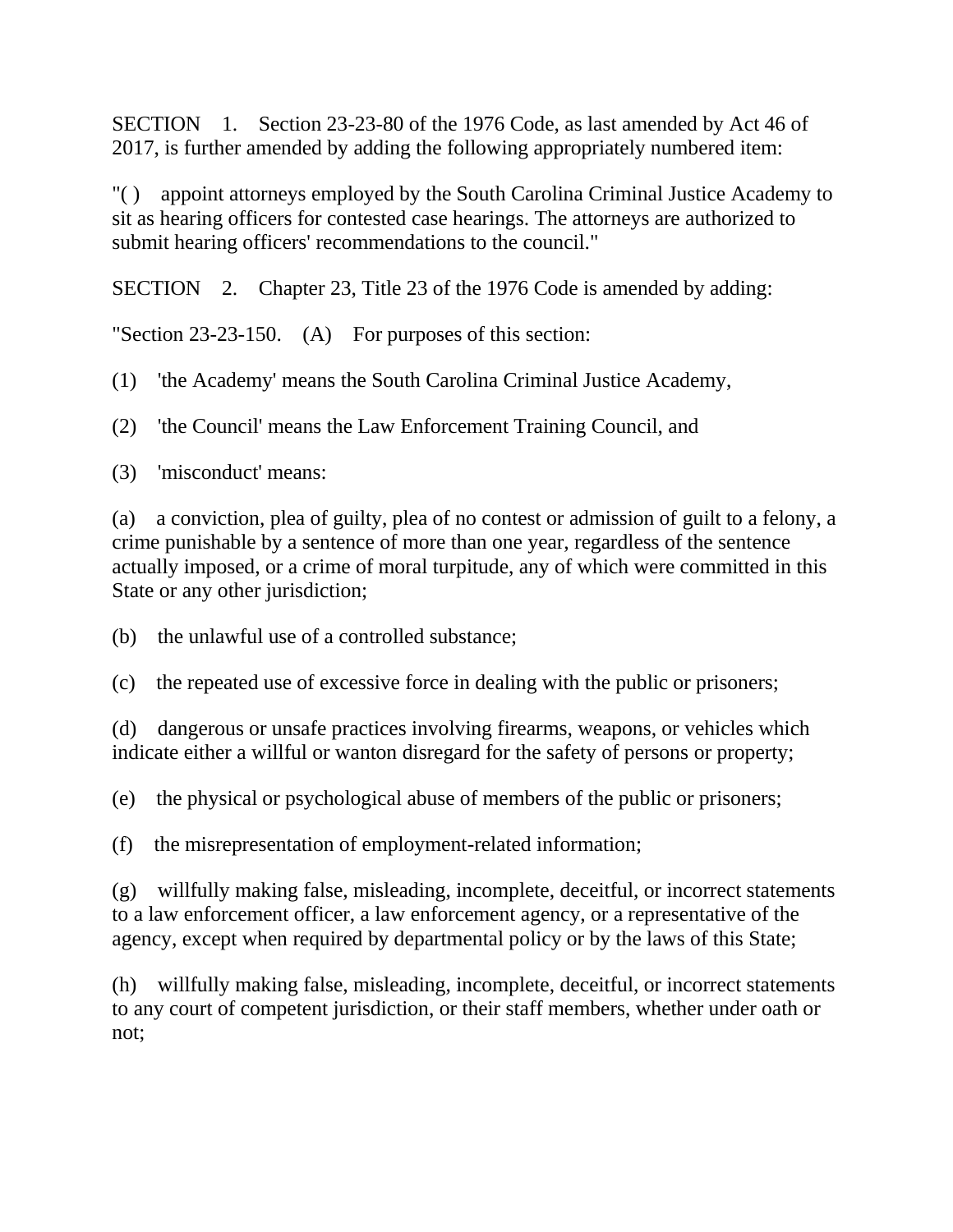(i) willfully providing false, misleading, incomplete, deceitful, or incorrect information on a document, record, report, or form, except when required by departmental policy or by the laws of this State;

(j) the falsification of any application for certification and training based upon which the officer was admitted for training; or

(k) providing false information to the Criminal Justice Academy.

(B) The sheriff or the chief executive officer of a law enforcement agency or department within the State must report to the Academy the occurrence of any act or multiple acts of misconduct by a law enforcement officer which could result in the withdrawal of the certification of the law enforcement officer who is currently or was last employed by his agency. The report shall be made within fifteen days of the final agency or department action resulting from the internal investigation conducted by the agency or department, and shall be on a form prescribed by the Council. A willful failure to report information related to acts of misconduct shall subject the violator to a civil penalty as provided by the Council.

(C) A person against whom an allegation of misconduct has been received by the Academy shall be notified of the allegation of misconduct and his right to a contested case hearing, either by delivering a copy of the allegation personally or by leaving a copy of the allegation at his dwelling house or usual place of abode with some person of suitable age and discretion residing therein.

(D) A person against whom an allegation of misconduct has been received by the Academy may request a contested case hearing. The request must be made within three years after receipt of the allegation of misconduct and the service of the allegation on the officer, whichever is later. A person who fails to request a contested case hearing within the time allowed shall be deemed to have waived his right to a contested case hearing. The Law Enforcement Training Council shall proceed to enter a final agency decision to deny the person his law enforcement certification or telecommunications certification for a specified time period, up to a permanent denial. Hearings must be scheduled and conducted expeditiously and efficiently, consistent with the needs and rights of the parties to obtain a fair hearing and a complete record. The Academy shall schedule a contested hearing within sixty days of receiving a request for a hearing, however, a continuance may be granted for cause.

(E) The parties must be sent, via certified mail, or electronically if requested, a copy of the hearing officer's recommendation to the full Law Enforcement Training Council. Either party who opposes the recommendation may file a motion in opposition of the hearing officer's recommendation but must do so within fifteen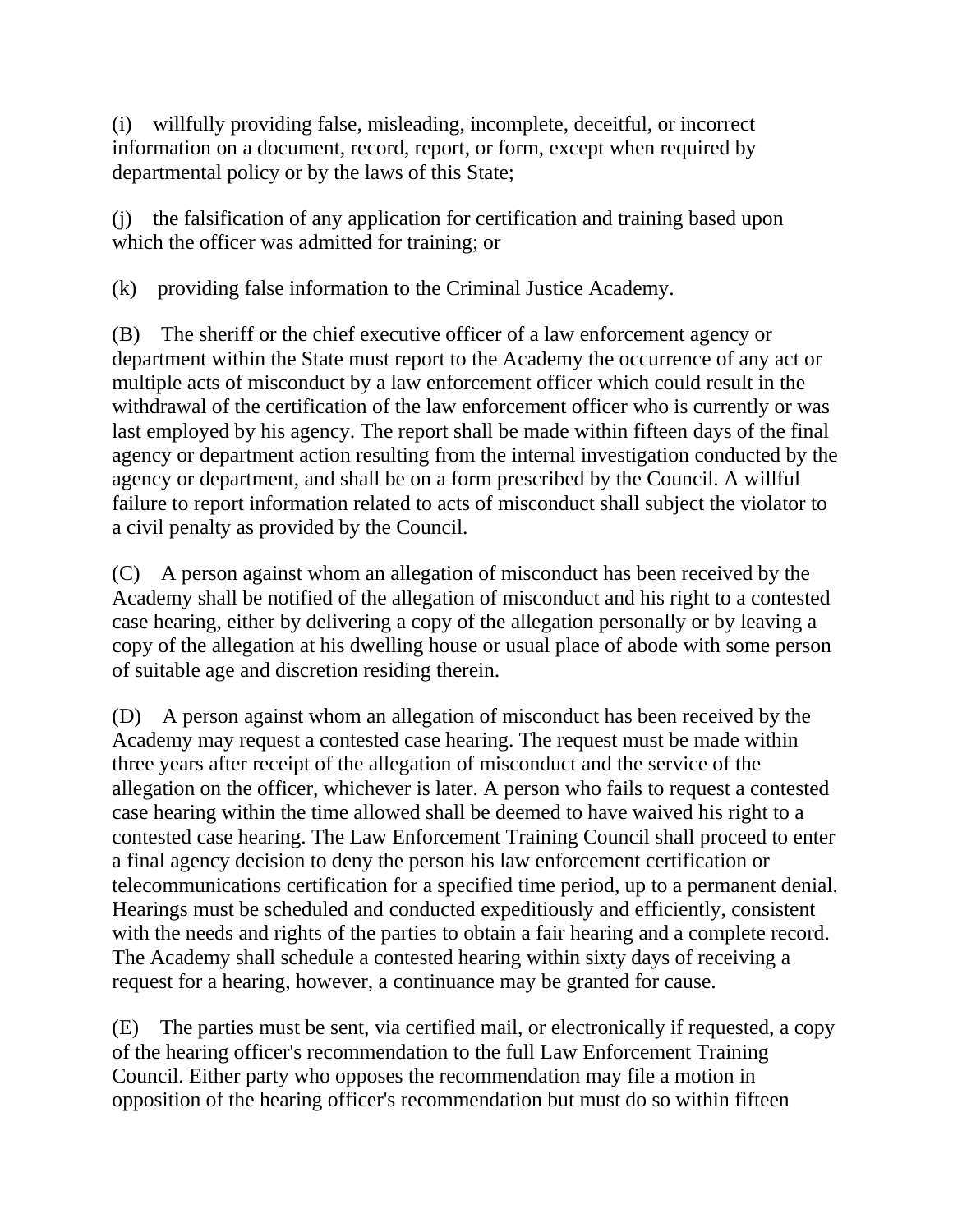working days of receipt. Another party may file a response to the motion in opposition but must do so within ten working days of the receipt of the motion in opposition. These motions shall be submitted to the full Law Enforcement Training Council, along with the recommendation, hearing transcript, and exhibits. The Council may schedule oral arguments for the next quarterly scheduled meeting. After reviewing the motions, recommendation, hearing transcript, and exhibits, the council may vote and issue a final agency decision at any time other than at a quarterly or special meeting.

(F) The Council must not accept an allegation of law enforcement certification misconduct in an original personnel change in status form, amended form, or any other form more than thirty days after the officer's separation from an agency, unless extenuating circumstances exist, as determined by the Council.

(G) No person who has a pending allegation of misconduct filed against him pursuant to Subsection (B) by a law enforcement agency with the Criminal Justice Academy may be employed as a law enforcement officer or as a telecommunications operator; have the authority of a law enforcement officer; perform any duties of a law enforcement officer, including those duties involving the control and direction of members of the public, detainees, or prisoners; or exercise the power of arrest until:

(1) the Council has issued a final agency decision that the person may be granted certification, be granted certification with probation, be granted certification with any additional requirements deemed just and proper by the Council, or be granted certification with a public reprimand; or

(2) an appellate court issues a ruling that the Law Enforcement Training Council shall issue the person his law enforcement certification or telecommunications certification and the Law Enforcement Training Council or Criminal Justice Academy has not appealed the ruling.

(H) A law enforcement candidate, law enforcement officer, or telecommunications operator must keep the Academy informed of his current address and must notify the Academy of any change of address within thirty days.

(I) All information submitted by a law enforcement agency or department to the Criminal Justice Academy related to the separation of a law enforcement officer must be submitted by a certified law enforcement officer from the agency or department.

(J) In addition to other actions outlined in regulations promulgated by the Law Enforcement Training Council, willful submission of false, misleading, incomplete, deceitful, or incorrect statements to the Criminal Justice Academy, or its